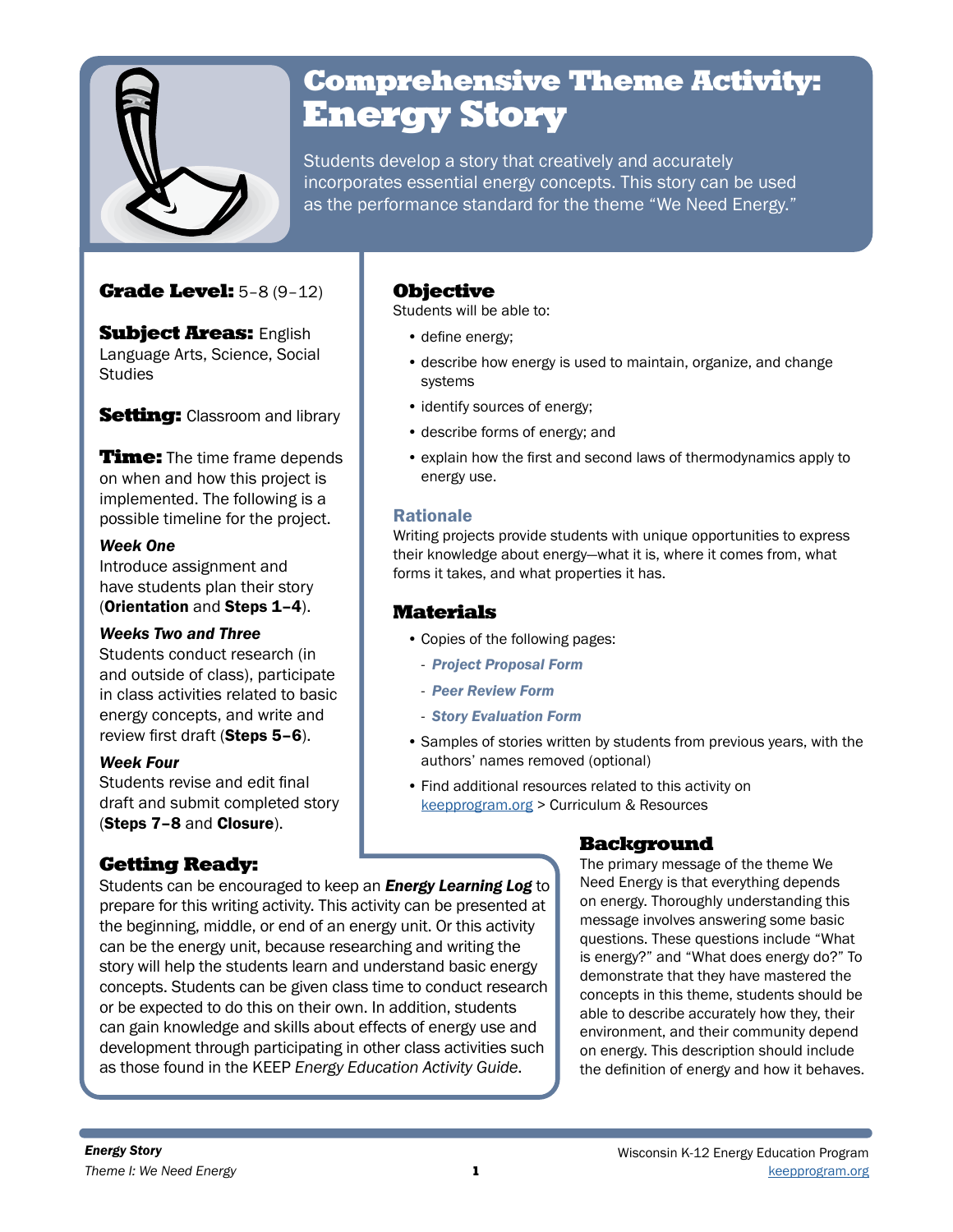There are a variety of ways a teacher can determine if students understand basic and essential energy concepts. One approach is for students to put their thoughts in writing. This assessment strategy, also called Writing-as-Learning, helps students monitor and enhance their learning.

Writing-as-Learning does not consist of students sitting at their desks and writing a two-page essay that the teacher has to spend the weekend grading. Instead it is an ongoing, progressive process, where the evaluation is formative rather than summative. That is, teachers facilitate the development of students' written material, assess students' word choices and organizational skills, and note their progress. The key to success of the Writing-As-Learning approach is that students must be actively involved in the process. Students should view writing as a creative avenue to explore and express their comprehension rather than a chore. A benefit of using writing as an assessment tool is that students become better writers. The challenge of using the correct wording to relate new experiences to prior knowledge can enhance students' communication skills and vocabulary.

Writing is an engaging process where students are compelled to think on paper. Students need to analyze, interpret, and work to make words and sentences correctly express what they understand. By reading students' creative writing projects, teachers gain insight into students' thought processes about essential energy concepts. Students should keep these stories and use them to refresh their memories about energy.

## Procedure

#### **Orientation**

Invite students to author a potential best-selling story about energy. This story might be presented in written form or as a play, video, or comic strip.

Review the role energy plays in our lives and how it is often overlooked and unappreciated. Explain that energy is a challenging topic because it is so abstract. Tell students that their mission, as good authors, is to take this complex, important topic and write a story that is meaningful to the average reader. Warn students that this is a challenging project, but their reward will be a unique understanding of energy that should be shared with the general public.



#### **Steps**

- 1. *Introduce students to the Project Proposal Form*. *Share the evaluation criteria listed on the Story Evaluation Form*:
	- •Discuss the evaluation criteria and tell students that the main objective is accurate representation of important energy concepts. If possible, have samples that do and do not meet the criteria available for student reference.

#### 2. *As a class, identify important energy concepts that should be included*:

•Begin with a writing activity where students identify major concepts in energy that they know or would like to know (use the project criteria as a reference). It may help to relate activities and lessons in which they have participated that addressed energy concepts. Students can use a graphic organizer such as a concept map to arrange the concepts.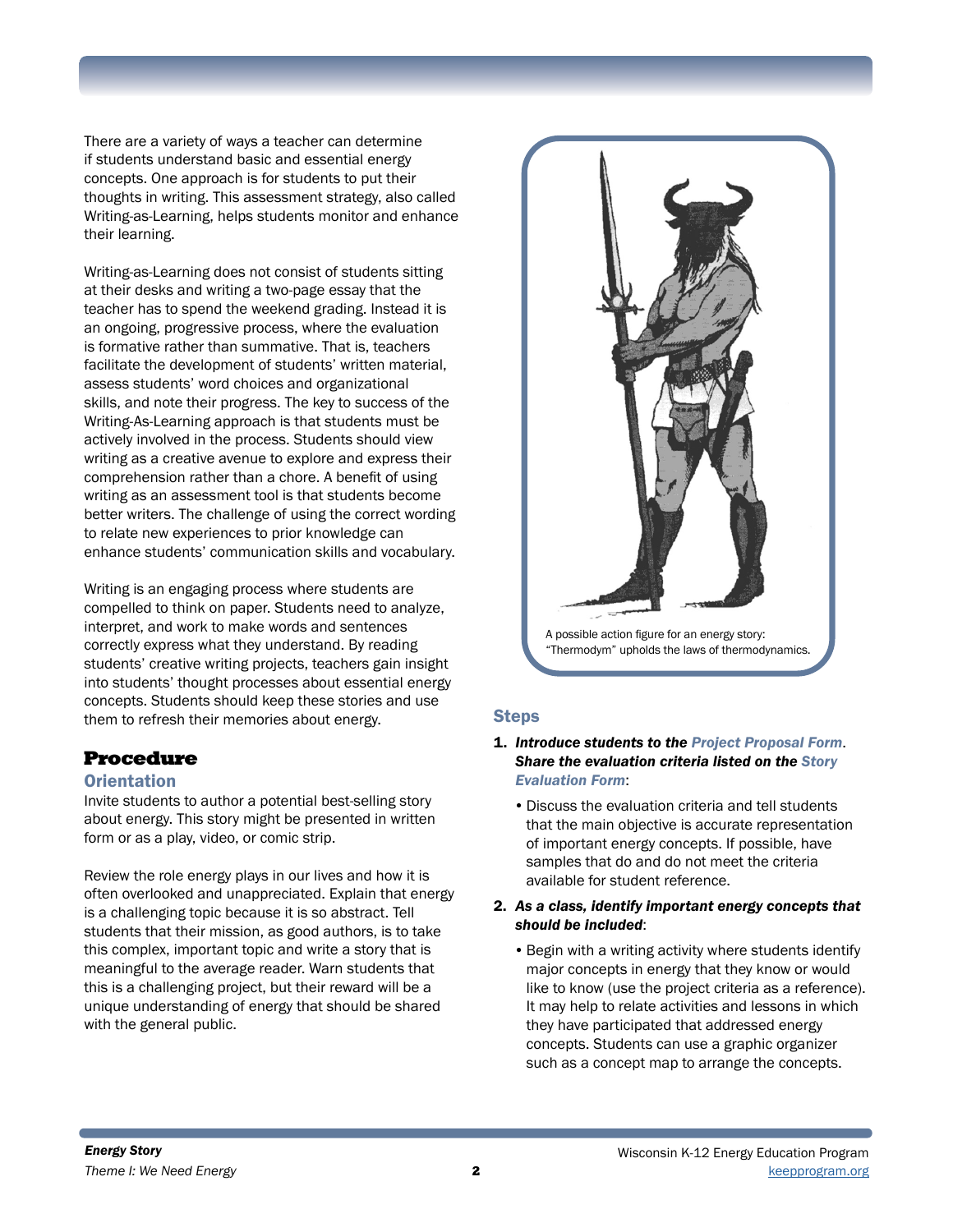- 3. *Divide the class into cooperative working groups of two or three students*:
	- •Discuss responsibilities associated with developing stories, such as designing, researching, drafting, reviewing, revising, and presenting. Students may want to assign certain responsibilities to different group members.

NOTE: This can also be a project where the whole class works together to create one story (for example, each cooperative learning group can develop a chapter). Another approach is to have students work individually.

- 4. *Ask groups to decide on a story line and distribute the Project Proposal Form*: Invite the groups to brainstorm fun ways to tell the story. They should decide on their audience, the setting, a plot, and how their main message (the importance of energy) will be delivered. Following are several creative approaches to presenting the story:
	- •Adventures of energy as it flows through human and/or natural ecosystems (could be presented as a cartoon strip)
	- •A "whodunit" mystery where the reader must "track" or locate evidence of energy
	- •A script for a play or a video
	- •An interview where people share their experiences with and insights into energy
	- •A story of energy in one day of your life (perhaps a birthday or a community event)
	- •An illustrated storybook for younger children

Tell students to identify the pros and cons of each format. Help students to select the approach that is most feasible, yet provides a creative challenge. After students have a general idea of how they want to write the story and what energy information to include, have them complete their *Project Proposal Form*. Meet with the groups to discuss the form and to help them clarify their questions concerning the information they need to write the story.

5. *Researching and writing the first draft*: Help students identify strategies to answer the questions related to their story. Encourage students to develop a system, such as an "Energy Learning Log," for recording and organizing their research. As much as possible, allow students class time to complete the project. This time can be used to monitor student progress, answer questions, and provide editorial suggestions. This also gives you the opportunity to observe group dynamics, and make sure each student is doing his or her fair share.

6. *Reviewing the first draft*: The purpose of the review is to identify where text can be added, deleted, or streamlined to strengthen the accuracy and presentation of energy concepts in the story. Help students to understand that if stories are carefully reviewed, revised, and edited, the results of the final evaluation should not be surprising.

Stories can be reviewed by students as well as by you. A *Peer Review Form* has been provided to guide students' reviews of each others' stories. Encourage the reviewers to point out the strengths of the story first, and then provide suggestions to improve the story. Visit each group to monitor their discussions.

7. *Revising the story based on the review*: When the groups receive their reviews, they should brainstorm how they'll address the comments. Things to consider include "What additional research is needed?" "Which ideas should we accept or reject and why?" and "How should we incorporate suggestions?"

During the revision process students should pay attention to their writing skills, taking care to use proper spelling, grammar, and punctuation. When they have completed the final draft, another student (a fresh pair of eyes) needs to read and edit it, because authors often miss or overlook their own errors.

8. *Editing the final draft*: Editing can also be conducted by peers. Remind students that they are to focus only on spelling and grammatical errors, and not rearrange or critique the content, as this should have been addressed in the review. Rather than expecting every mistake to be identified, encourage the editors to concentrate on two or three types/kinds of recurring errors. Be available to answer questions and check students' work to make sure their editorial comments are correct and to make sure nothing important has been overlooked.

#### **Closure**

Have the groups read or present their completed stories to each other. Students may be motivated to take extra care in developing their stories if they know they will be read or seen by an audience outside the classroom. Discuss creative ways to display or present the stories. The local library or businesses may be interested in exhibiting copies of students' work. If the stories are entertaining and educational, they can be published and sold as a fund-raiser or donated to another class or school.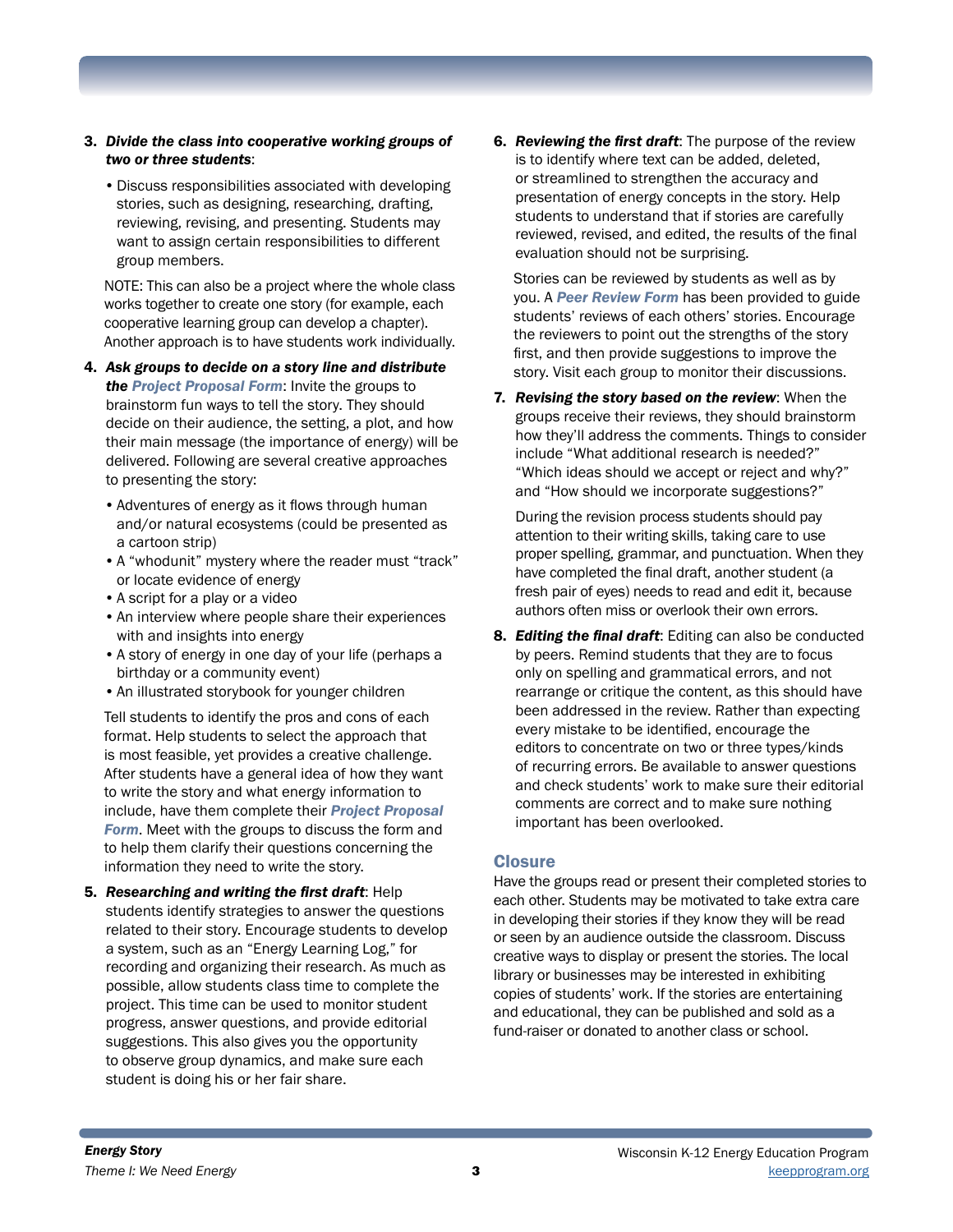#### Assessment

#### Formative

- Did students work together cooperatively in groups?
- Did they ask pertinent and insightful questions?
- Did they conduct reviews seriously, providing useful comments?
- How did they respond to and address the reviews of their project?

#### **Summative**

The *Story Evaluation Form* provides an agree/disagree scale to evaluate papers. Passing grades should receive "Strongly Agree" and "Agree." Modify or adapt this form as needed.

#### © 2020 Wisconsin Center for Environmental Education

The Wisconsin K-12 Energy Education Program is supported through funding from



Wisconsin K-12 Energy Education Program (KEEP) **College of Natural Resources University of Wisconsin-Stevens Point** 











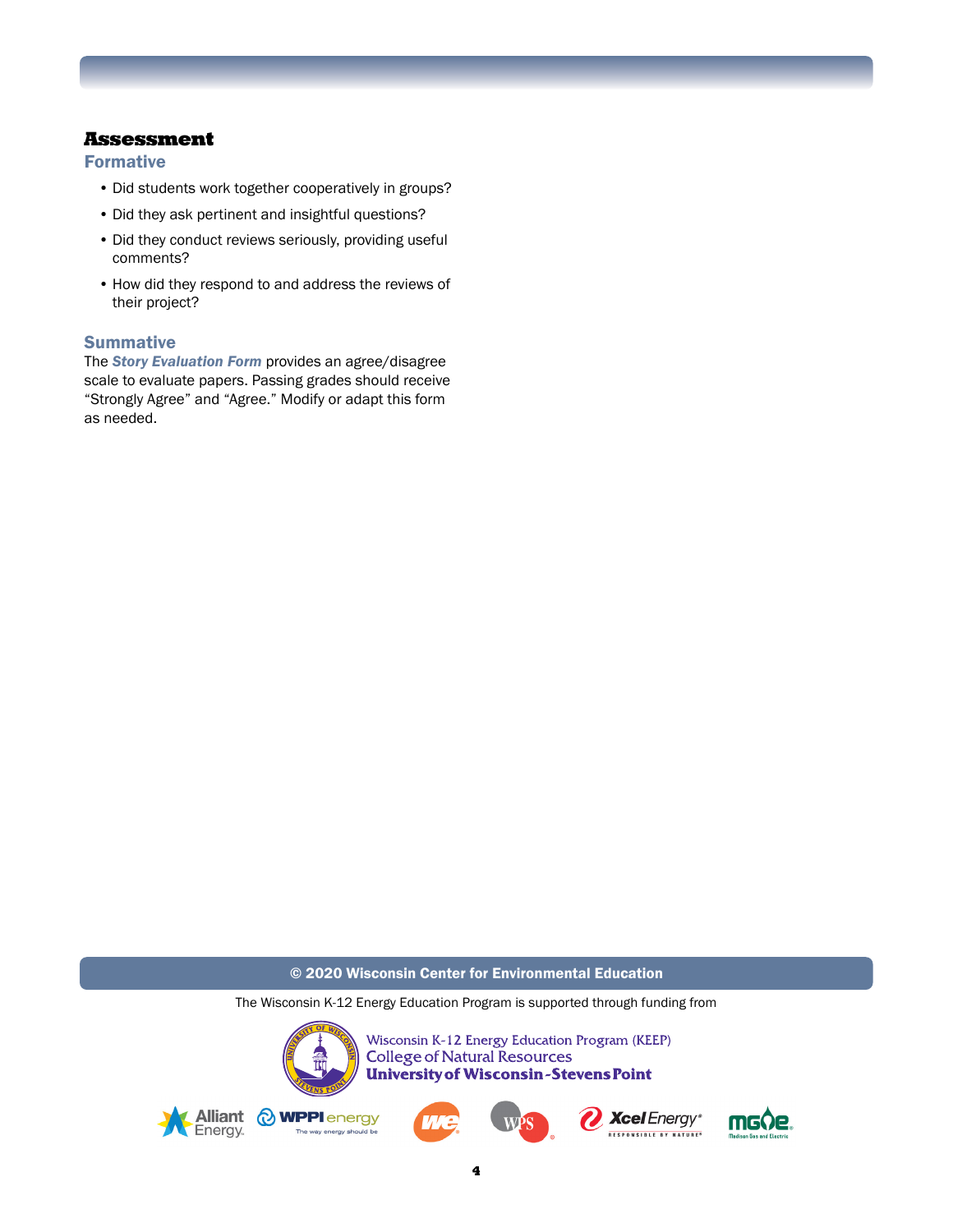# Energy Learning Log

Energy Learning Logs are similar to portfolios and are used for projects within the performance standard activities. Use an Energy Learning Log throughout the entire developmental process of students' learning about energy. An Energy Learning Log can be of any type, such as an accordion folder, a spiral or loose-leaf notebook, etc. Invite students to personalize the outside of their logs with drawn or cut-and-pasted illustrations relating to energy.

## Energy Learning Logs Can Be Used…

#### …as a Vehicle for Pre-assessment

Prior to any instruction on energy, invite students to write about energy for 15 minutes or so. Emphasize that this is not a formal writing task. They should write down anything that comes to mind, keeping their pen or pencil to the paper at all times. If their mind is blank, suggest they write the word energy over and over again until they think of something related to energy, or they can write about why they can't think of anything related to energy. After students are done writing, ask them to summarize what they wrote by writing down three statements that they think they know about energy, and three questions that they have about energy. These questions can be discussed as a class, shared with the teacher on an individual basis, or kept private. At the end of the energy unit, have students revisit these questions and statements and answer or rewrite them as needed.

#### …to Help Organize and Plan a Project

After students have been introduced to the purpose of a project, encourage them to use the Energy Learning Log as a planning and organizing tool. They can outline their objectives and identify what they need to acquire. The log can be used to collect background information and reference materials such as journal articles and interview results. This is one reason why a large three-ring binder or accordion folder serves as a good log.

The system students use to organize the information they collect provides insights into their thought processes. Have students construct outlines or concept maps that diagram their arrangements. This allows you a good opportunity to evaluate their work in progress. Assist them by identifying new categories or suggesting ways they can narrow their scope.

#### …as a Reflective Tool and to Monitor Progress

Use the Energy Learning Log to link different energy concepts students have learned. When students are learning new concepts, encourage them to refer to previous information.

Allow time at the end of each energy education activity for students to summarize and interpret what they experienced. They should view these writing opportunities as a means to express their personal insights. They are striving to make the energy activity meaningful and to apply it to their own lives. By relating what they have observed in their own words, students will discover gaps that need to be filled, make connections among existing thoughts, and raise questions that require further exploration.

Students may wish to use parts of the log as a diary. They can record their personal reflections, wishes, and frustrations in a special section of the log, in code, or in a separate journal. In some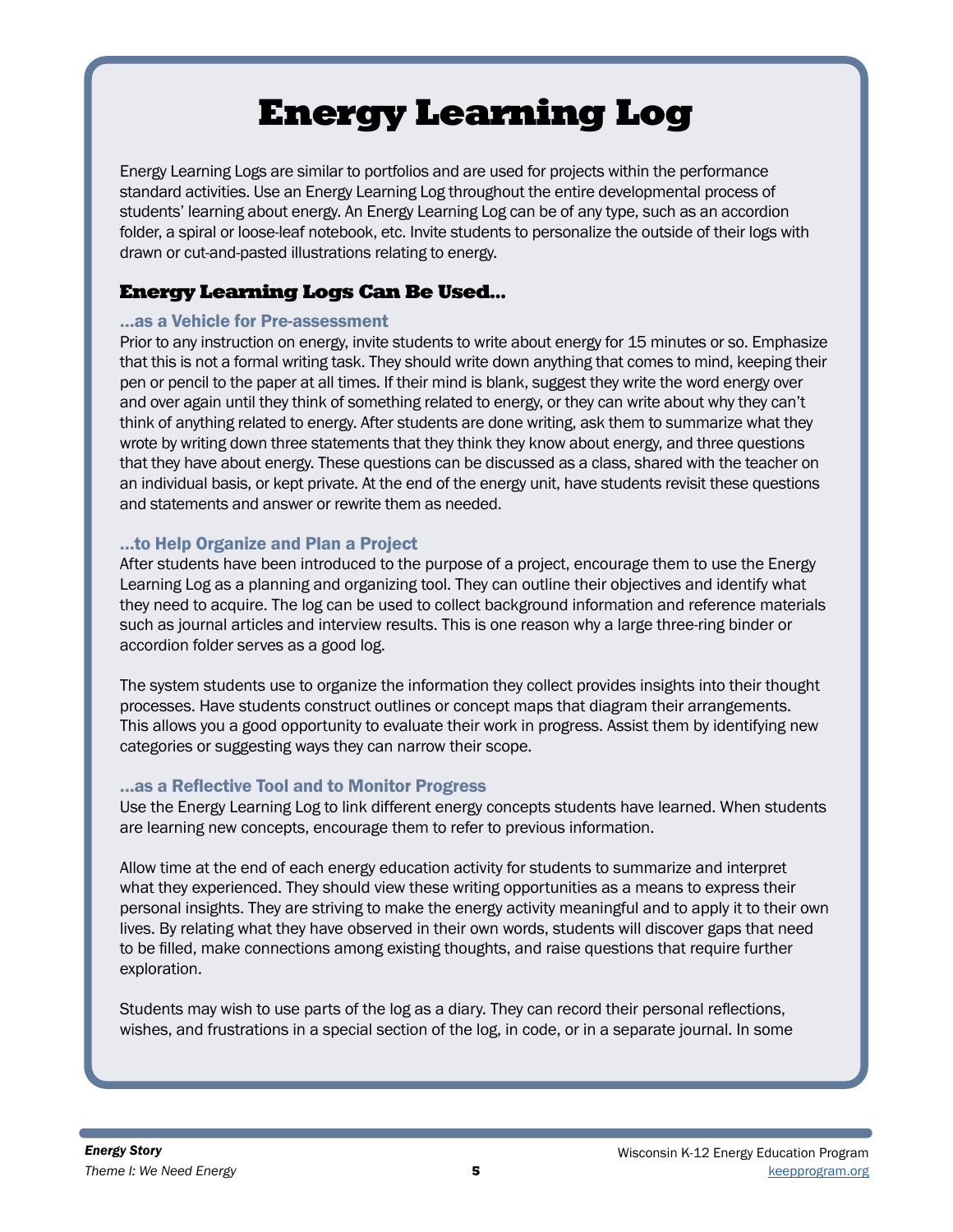## Energy Learning Log

cases, this section will be designated as writing not to be viewed by the teacher.

#### …to Report and Evaluate Results

An Energy Learning Log can be used to document the results of a project or activity, or it can be the project. Actual samples of student work can be part of the log. Samples include artwork, videos, poetry, draft writings, calculations, and test results. One strategy involves having students use the log to show what they think is their best work. Reflective questions should accompany this presentation. For example, students can be asked to explain why they think this is their best work, what they did to make the project successful, what they would do differently, and how this applies to their overall development as a current and future energy consumer.

If the log itself is graded, one or more of the following criteria can be used: accuracy of content, creativity, originality, evidence of increased knowledge about energy, thorough expression of attitudes toward energy, completeness, etc. It is best to present these criteria to students before they initiate their log work; then they will know what they should achieve. These criteria can be adapted into a rubric evaluation form.

#### Resources

Barrow, Lloyd. "A Portfolio of Learning." *Science and Children* 31, no. 3 (1993):38-39.

Belanoff, Pat, and Marcia Dickson, editors. *Portfolios: Process and Product*. Portsmouth, N.H.: Boynton/Cook Publishers, Inc., 1991.

Benjamin, Carol Lea. *Writing for Kids*. New York: T. Y. Crowell, 1985.

Cole, Donna J., Charles W. Ryan, and Fran Kick. *Portfolios across the Curriculum and Beyond*. Thousand Oaks, Calif.: Corwin Press, Inc., 1995.

The Watercourse and Western Regional Environmental Education Council. "Water Log" pp. 19–22 in *Project WET Curriculum and Activity Guide*. Bozeman, Mont.: The Watercourse and the Western Regional Environmental Education Council (WREEC), 1995.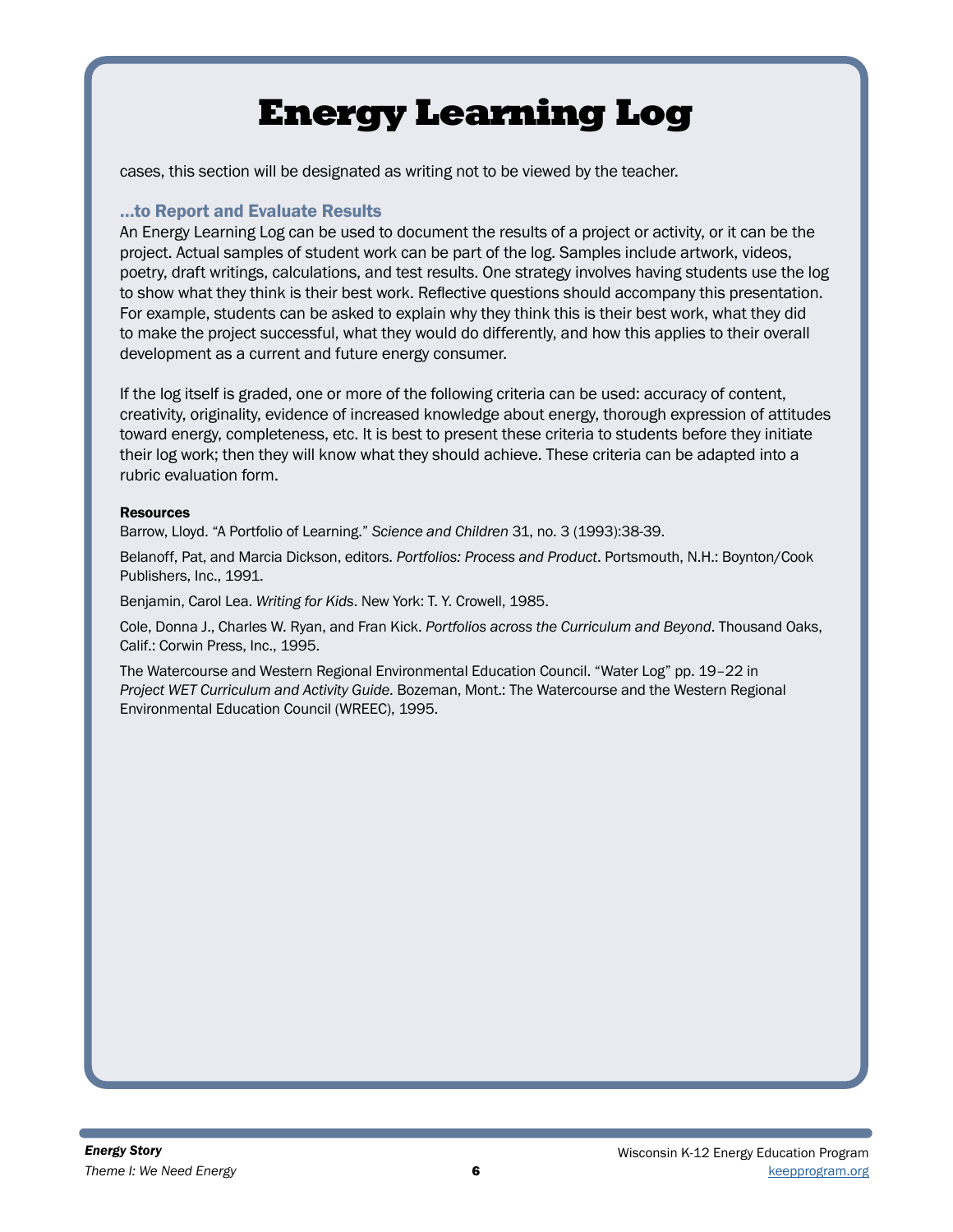# Project Proposal Form

| <b>Names</b> | Responsibilities* |
|--------------|-------------------|
|              |                   |
|              |                   |
|              |                   |
|              |                   |

\*If this is a group project, write down each person's primary responsibility.

## Purpose of Project

To develop a story that emphasizes the importance of energy in our lives.

Date Story Is Due **contained a large state Story Is Due** 

| Suggested Length. |  |
|-------------------|--|

Summary of Proposed Story Line (include audience, setting, and general plot description)

## Criteria

The purpose of the project must be emphasized within the story.

The story must address the following questions:

- What is energy?
- What evidence is there that energy is being or has been used?
- Where does the energy come from? (Identify sources.)
- In what forms does energy exist?
- What happens to energy as it is being used? (Relate to energy transfer and conversion; also tie in the first law of thermodynamics.)
- What are the limitations of energy use? (Relate to the second law of thermodynamics.)

The story must be edited and checked to make sure grammar, punctuation, spelling, etc. are correct.

Include other criteria or considerations.

Generate a list of additional questions about energy you'll need to know to write this story.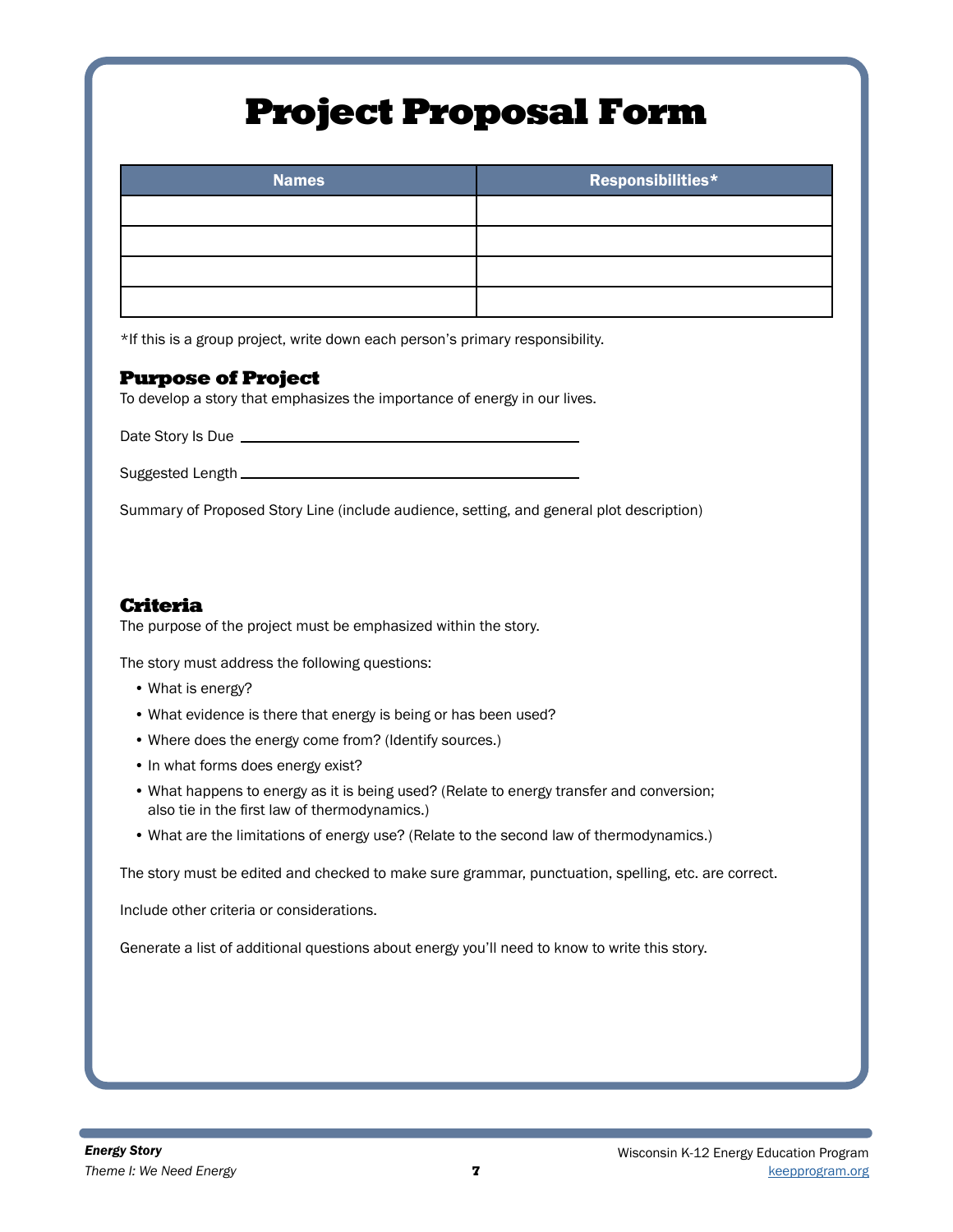|                                               |                                                                            | <u> 1989 - Johann Stoff, amerikansk politiker (* 1908)</u><br>Reviewer(s) <u>New Secretary Contract Communications</u> |  |
|-----------------------------------------------|----------------------------------------------------------------------------|------------------------------------------------------------------------------------------------------------------------|--|
| whenever possible.                            |                                                                            | Answer each of the following questions carefully, highlighting strengths and providing suggestions                     |  |
|                                               | Does this story address the purpose of this project? Why or why not?       |                                                                                                                        |  |
|                                               |                                                                            |                                                                                                                        |  |
| What do you like best about this story?       |                                                                            |                                                                                                                        |  |
|                                               |                                                                            |                                                                                                                        |  |
|                                               | What did you find confusing or difficult to understand in the story?       |                                                                                                                        |  |
|                                               |                                                                            |                                                                                                                        |  |
|                                               | How effectively does the story meet each of the criteria for this project? |                                                                                                                        |  |
|                                               |                                                                            |                                                                                                                        |  |
|                                               |                                                                            |                                                                                                                        |  |
| purpose of the project and meeting criteria.) |                                                                            | What suggestions do you have for improving the story? (Focus on suggestions for addressing the                         |  |
|                                               |                                                                            |                                                                                                                        |  |
| <b>Supplemental Review Questions.)</b>        |                                                                            | On the back or on another piece of paper, write any other comments you have. (You may refer to                         |  |
|                                               |                                                                            |                                                                                                                        |  |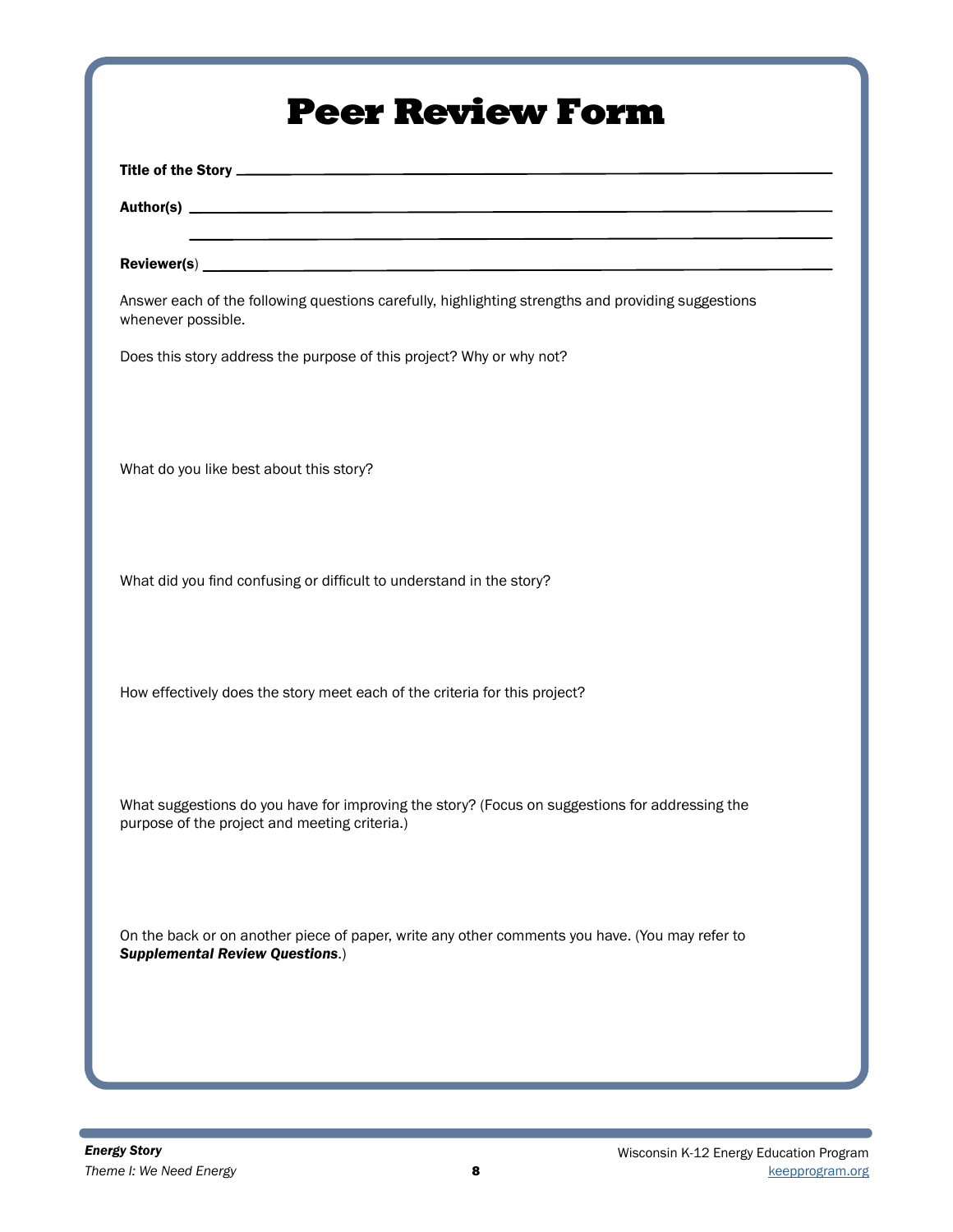# Supplemental Review Questions

#### Instructions

Add these questions to the *Peer Review Form* as needed.

How would you summarize the story line? (Include audience, setting, and general plot description.)

What made it easy or difficult to summarize the story?

Is the story original?

What made the story interesting? What made it dull?

Was the story easy to understand? (Consider organization, sense of purpose, and plot development.)

To what extent did mechanical errors (spelling, grammar, punctuation, etc.) make reading difficult?

How thoroughly and accurately are each of the following incorporated into the story?

- Energy defined
- Evidence that energy was or is being used
- Sources of energy identified
- Different forms of energy described
- Descriptions of what happens to energy as it is being used
- Limitations of energy use

Who is the intended audience for this story?

Do you think the audience will clearly understand and appreciate how the author(s) think and feel about energy? Will they gain insight into important energy concepts?

Include other considerations.